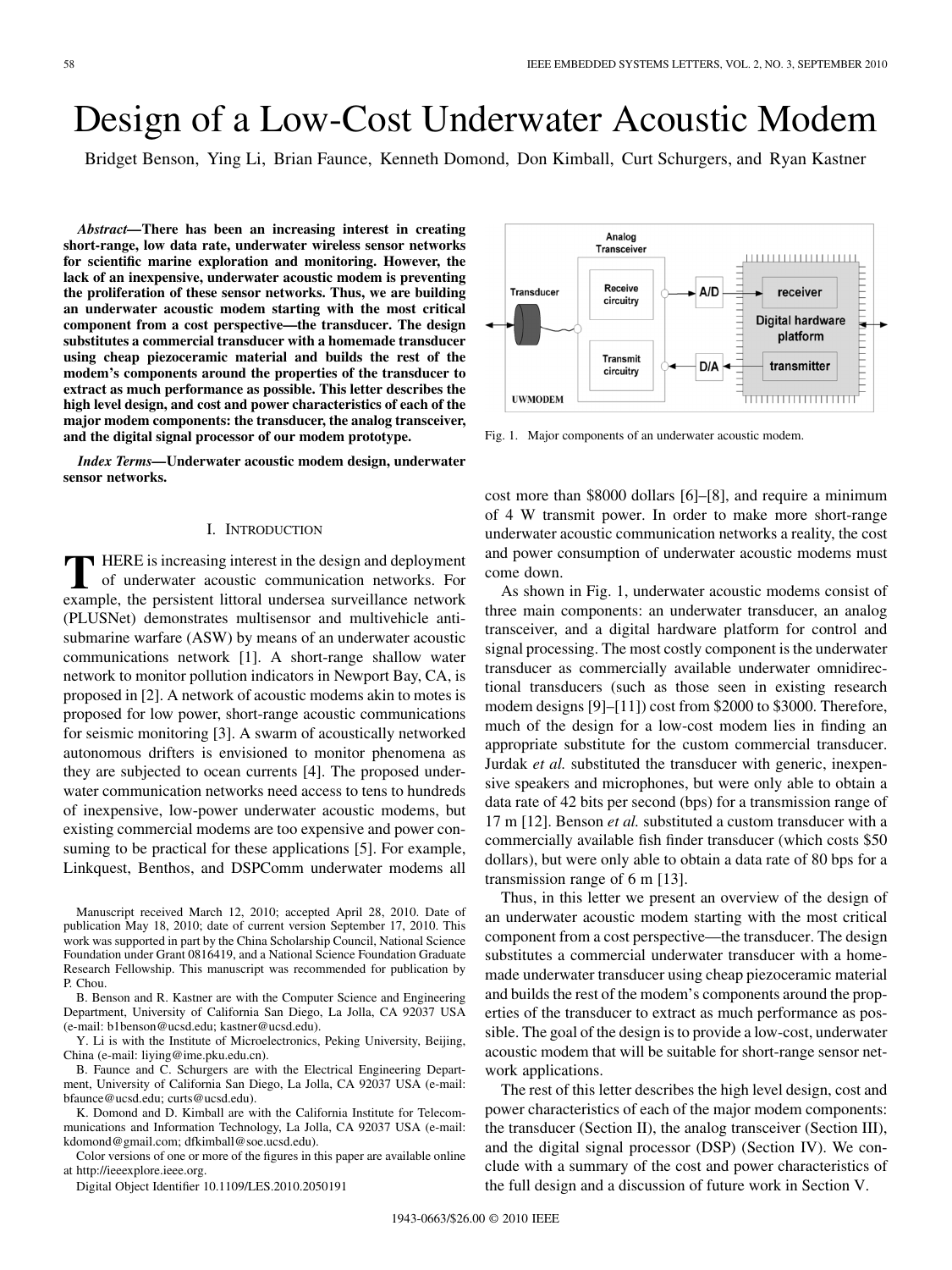

Fig. 2. From left to right: The raw piezoelectric ring ceramic, the potted ceramic, and the transducer in the potting compound mounted to a prototype plate to be attached to a modem housing.

## **Transducer Impedance**



Fig. 3. Two transducers' (T1, T2) impedance at various frequencies. The resonant frequency occurs where the impedance first reaches a minimum.

### II. TRANSDUCER

Underwater transducers are typically made from piezoelectric materials—materials (notably crystals such as lead zirconate titanate and certain ceramics) that generate an electric potential in response to applied mechanic stress and produce a stress or strain when an electric field is applied. The piezoelectric transducer needs to be encapsulated in a potting compound to prevent contact with any conductive fluids (Fig. 2). Commercial transducers are expensive, on the order of thousands of dollars, due to timeconsuming characterization and the subsequent optimization of the analog circuitry, which is further exacerbated by low volume production. However, the raw piezoelectric materials themselves are not very expensive and alternative cheaper, less accurate ways of characterizing and manufacturing the transducers exist. The key to our low-cost design is to forego a commercial underwater transducer, and use a homemade one built from low-cost piezoelectric material. The rest of the system is built around the properties of this inexpensive transducer to extract as much performance as possible.

Underwater transducers are typically omnidirectional in the horizontal plane and do not transmit in the vertical plane to reduce reflections off the surface and bottom [14]. This is especially important for shallow water communications. Our transducer uses a radially expanding ring that provides 2-D omnidirectionality in the plane perpendicular to the axis. Our transducer makes use of a \$10 dollar Steminc model SMC26D22H13 SMQA lead zirconate titanate (PZT) ceramic ring and a two-part urethane potting compound manufactured by Cytec Industries (Fig. 2). This particular potting compound was chosen because it has a density identical to that of water, which provides for efficient mechanical to acoustical energy coupling the water. Experimental tests have shown the ceramic maintains a linear output response up to 1000 V and 50 W. Frequency response tests of two of our transducers (Fig. 3) indicate that the resonant



Fig. 4. Analog transceiver.

frequency of the transducer is 35 kHz with a  $\sim$  6 kHz bandwidth. Calibration tests giving the transducer's transmitting voltage response (TVR) and receiving voltage response (RVR) indicate it produces 140 dB re uPa/V/m at 35 kHz and receives  $-195$  dB re V/1 uPa.When produced in large quantities, the estimated cost of the entire transducer including ceramic, potting, and labor is less than \$50 dollars.

#### III. ANALOG TRANSCEIVER

The analog transceiver (Fig. 4) consists of a high power transmitter and a highly sensitive receiver both of which are optimized to operate in the transducer's resonant frequency range. When produced in large quantities, the estimated cost of the transceiver is \$125 dollars. The transmitter and receiver portions of the analog transceiver are described in more detail in the following subsections.

#### *A. Transmitter*

The transmitter was designed to operate for signal inputs in a range from 0 to 100 kHz. The architecture is unique as it consists of two different amplifiers working in tandem. The primary amplifier is a highly linear Class AB amplifier that provides a voltage gain of 23 while achieving a power efficiency of about 50%. The output of the Class AB amplifier is connected to current sense circuitry that in turn controls the secondary amplifier, which is a Class D switching amplifier. The Class D amplifier is inherently nonlinear, but possesses an efficiency of approximately 95%. With both of the amplifiers driving the load and working together *in parallel*, the transmitter achieves a highly linear output signal while maintaining a power efficiency greater than 75%. Because of its high linearity, the transmitter may be used with any modulation technique that can be programmed into the digital hardware platform.

A power management circuit is provided to adjust the output power in real-time to match it to the actual distance between transmitter and receiver. The ability to provide a low-power output has several important benefits: less interference for nearby ongoing communications; reduced noise pollution; and considerable power savings. The current configuration of the transmitter is equipped with a power management system that can switch between output levels of 2, 12, 24, and 40 W, which is efficiently coupled into the transducer in over its operating frequencies. The power management system has been designed so that the transmitter will maintain maximum efficiency over this wide range of power output levels. The system is controlled by a low-current 5 V signal from the digital hardware platform so that the power may be dynamically controlled for different operating conditions.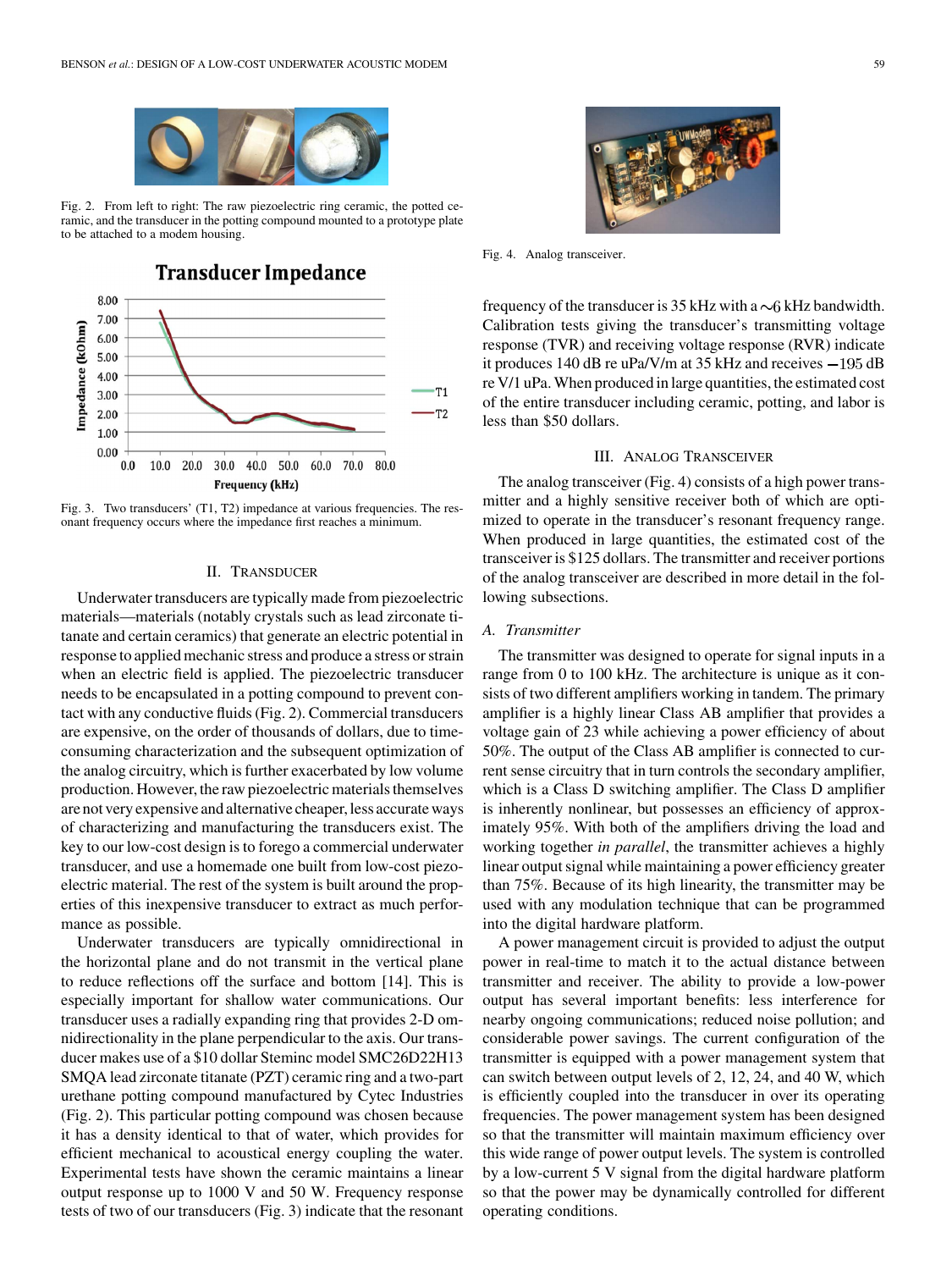#### *B. Receiver*

The receiver's architecture consists of a set of narrow (high-Q) filters with high gain. These filters are based on biquad band-pass filters, and essentially combine the tasks of filtering and amplification. The receiver is configured so that it only amplifies signals around 35 kHz (to match the resonant frequency of the transducer), while attenuating low frequencies at a rate of 120 dB per decade and high frequencies at rate of 80 dB per decade. The receiver must be able to amplify only the frequencies of interest because of the large amount of noise associated with underwater acoustic signals. The current receiver configuration consumes about 375 mW when in standby mode and less than 750 mW when fully engaged. The relatively high power consumption [in comparison to that of the Woods Hole Oceanographic Institute (WHOI) Micromodem (200 mW)] is a result of the receiver's high gain (65 dB) which is capable of sufficiently amplifying an input signal as small as 10 mcV allowing the receiver to pick up signals at longer distances. An ultralow-power wake up circuit will be added to the receiver to considerably reduce power consumption. A few receiver component values can be changed to widen its bandwidth (but decrease its gain) to allow for transmission of modulation schemes that require more bandwidth.

### IV. DIGITAL SIGNAL PROCESSOR

Our digital hardware platform makes use of reconfigurable hardware, particularly a field-programmable gate array (FPGA), for all the digital signal processing and control required for the modem. Reconfigurable devices provide a suitable digital hardware platform for the low-cost, low-power underwater acoustic modem as they strike a balance between solely hardware and solely software solutions. They have the programmability and nonrecurring engineering costs of software with performance capacity and energy efficiency approaching that of a custom hardware implementation [17]. Reconfigurable systems are known to provide the performance needed to process complex digital signal processing applications and especially provide increased performance benefits for highly parallel algorithms [15]–[18]. Furthermore, they are programmable allowing the same device to be used to implement a variety of different communication protocols. Unfortunately, they require substantially longer design time than a DSP.

We selected to implement frequency shift keying as our first physical layer communication protocol as it is a simple, but robust modulation scheme that requires a small bandwidth (to match the characteristics of our transducer and analog circuitry), and has been widely used in underwater communications over the past two decades due to its resistance to time and frequency spreading of the underwater acoustic channel [9], [19]. Our design platform is flexible and can be used to accommodate other modulation schemes in the future.

Table I shows the modem's time and frequency parameters. The "mark" frequency represents the frequency used to represent a digital "1" when converted to baseband and the "space" frequency represents the frequency used to represent a digital "0" when converted to baseband. The sampling frequency is used for sending and receiving the modulated waveform on the carrier frequency while the baseband frequency is used for all

TABLE I FSK MODEM PARAMETERS

| <b>Properties</b>  | Assignment |
|--------------------|------------|
| Modulation         | <b>FSK</b> |
| Carrier frequency  | $35$ kHz   |
| Mark frequency     | 1 kHz      |
| Space frequency    | $2$ kHz    |
| Symbol duration    | 5 ms       |
| Sampling Frequency | 192 kHz    |
| Baseband Frequency | 16 kHz     |



Fig. 5. Block diagram of a digital underwater acoustic modem.

TABLE II FPGA RESOURCE USAGE

|              | Occupied<br>slices | <b>LUTs</b> | <b>BRAMs</b> |
|--------------|--------------------|-------------|--------------|
| Modulator    | 95                 | 184         |              |
| DDC.         | 284                | 541         |              |
| Demodulator  | 1025               | 1980        |              |
| Synchronizer | 2000               | 22101       |              |

baseband processing. These frequencies were selected to provide sufficient oversampling of the desired frequency component while being integer multiples of one another.

Fig. 5. illustrates a block diagram of our FPGA implementation of an FSK modem. The most complicated block of the modem is the symbol synchronizer which is used to locate the correct start of the data sequence to set accurate sampling and decision timing for subsequent demodulation. The synchronizer is based on correlation with a known reference sequence (a 15-bit Gold code translated to an FSK waveform where a " $-1$ " is represented with the space frequency and a "1" is represented with the mark frequency). When the reference and receiving sequence exactly align with each other, the correlation result reaches a maximum value and the synchronization point is located. Details of the symbol synchronizer's implementation can be found in [20].

The design was implemented and successfully tested on a DINI Group DNMEG AD-DA evaluation board [21]. Hardware simulation results with packet lengths of 10 000 symbols achieved a bit error rate of  $10^{-2}$  at 10 dB SNR. Transmitting at 35 kHz, given a transmit source level of 170 dB re 1 uPa and a noise level of 50 dB re 1 uPa, using the passive sonar equation with no directivity index, the signal may obtain 10 dB SNR at 1140 m. Packets of 100 symbols were sent underwater in a 12-inch plastic bucket and achieved 0% bit error rate.

Table II shows the FPGA hardware resources required for the components of the acoustic modem design with standard optimization. These resources are reported for a Xilinx Spartan 3 xc3s4000 FPGA. The power consumption, determined by XPower Estimator 9.1.03, is 0.379 W. The design offers a